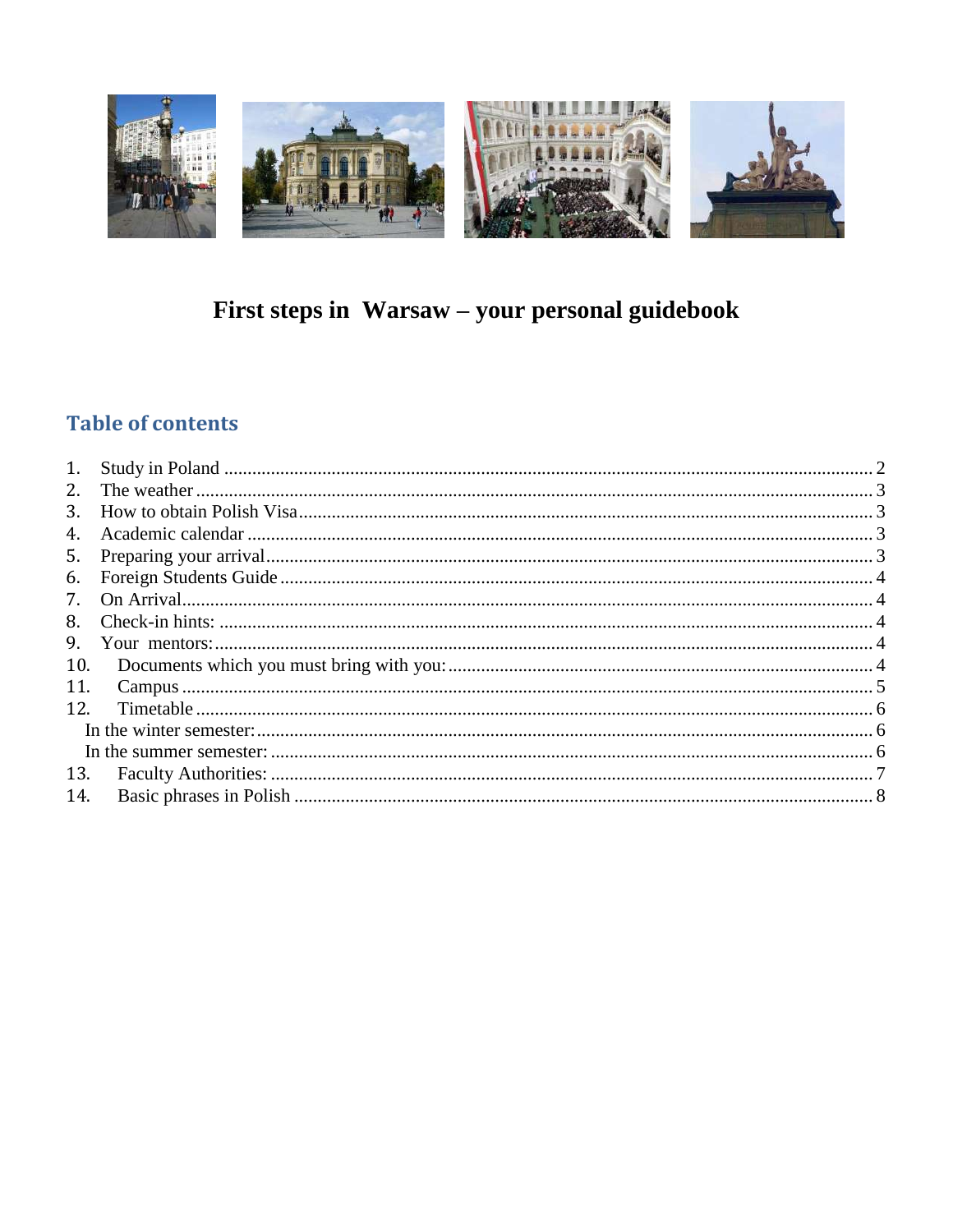#### <span id="page-1-0"></span>1. **Study in Poland**

## **Warsaw**

**Warsaw** (Polish: *Warszawa* [varˈʂava] is the capital and largest city of Poland. It is located on the Vistula River roughly 370 kilometers (230 mi) from both the Baltic Sea coast and the Carpathian Mountains. Its population as of 2007 was estimated at 1,706,624, with a metropolitan area of approximately 2,785,000





#### photos by Internet

#### WARSAW UNIVERSITY OF TECHNOLOGY

Warsaw University of Technology (WUT) founded in 1826 is a research intensive academic institution focused on undergraduate and graduate programs in engineering and applied sciences. It is the largest one from all Polish technical universities. WUT is the highest ranking engineering university in Poland https://www.pw.edu.pl/engpw



photos by Internet

#### **Poland**

Poland is located in heart of Europe where East meets West. If you are interested in culture and history you will find here many interesting places. If you like landscape, trekking or other outdoor activities you will be glad too. Poland's territory extends across several geographical regions. The country spreads from the Baltic See in the north, through the lakes and deep forests to the hills, rocks and the mountains with walking routes, and adventure hiking areas in the very south. Poland has 21 mountains over 2,000 metres (6,600 ft) in elevation, all in the High Tatras. With almost ten thousand closed bodies of water covering more than one hectare (2.47 acres) each, the country has one of the highest numbers of lakes in the world.

**This country is quite recent member of EU (since 2004), has a long tradition in education (one of the first European universities was created in Poland). Comparing to the other EU members the living expenses and educational costs in Poland are still lower.**

**MORE INFORMATION FOR FOREIGN STUDENTS: https://www.pw.edu.pl/engpw/Media4/Handbook-for-International-Students**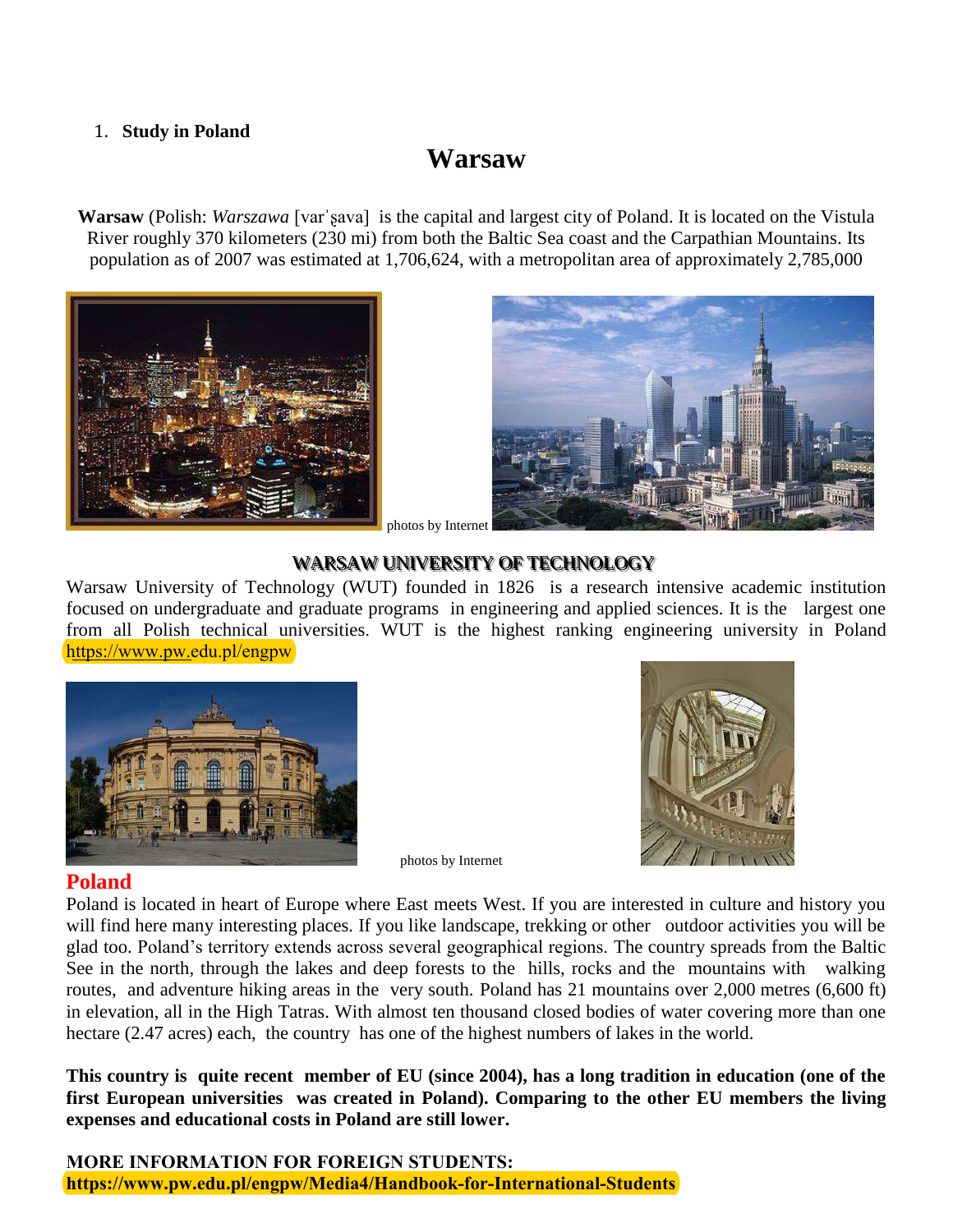#### <span id="page-2-0"></span>2. **The weather**

The climate has four seasons; green spring, gold and sunny summer, red and yellow autumn, and snowy, white winter. The climate is morew oceanic in the north and west and becomes gradually warmer and continental as one moves south and east. Summers are generally warm, with average temperatures between 20 °C (68 °F) and 27 °C (81 °F). Winters are cold, with average temperatures around 3 °C (37 °F) in the northwest and  $-8$  °C (17.6 °F) in the northeast.

#### **Current weather forecast**

**[https://www.accuweather.com/en/pl/warsaw/274663/hourly-weather-forecast/274663](https://www.accuweather.com/pl/pl/warsaw/274663/weather-forecast/274663#menu-country)**

#### <span id="page-2-1"></span>3. **How to obtain Polish Visa**

For non-EU citizens an entry visa is required**.** An application form for a Polish visa is available at:

#### [https://www.msz.gov.pl/en/travel\\_to\\_poland/visa/](https://newyork.mfa.gov.pl/en/consular_information/visas/visas)

A Polish visa will be issued upon the presentation of the health insurance certificate and the originals of acceptance letters.

#### <span id="page-2-2"></span>4. **Academic calendar**

Academic year in WUT begins with the first full week of October. The year is split into 2 semesters (15 weeks each). There are several breaks: the Christmas break lasting up to the last two weeks of December, a mid-term break after the first semester (this is usually is a week in February) and the summer break which lasts from the end of June till the beginning of September. The first 2 weeks of September are reserved for second exam session of the previous semester**. To match the study scheme with other EMARO/JEMARO partner universities /JEMARO the EMARO/JEMARO students will nominally have the second exam session not in** in the first days of July. The regular academic year starts in first days of October.

#### <span id="page-2-3"></span>5. **Preparing your arrival**

The Faculty is not responsible for accommodation. This is the area of activity of Student's Union.

Students of Warsaw University of Technology live in 11 student halls of residence. Students live in single, double or triple rooms or in segments which consists of two or three rooms (other residence halls). They can use the gym, swimming pool, library, TV room, laundry and kitchen.

In some halls students who live on one floor share the bathrooms, toilets and kitchens.

For more information regarding the accommodation, please visit the following website:

https://www.students.pw.edu.pl/index.php/Resources/Accommodation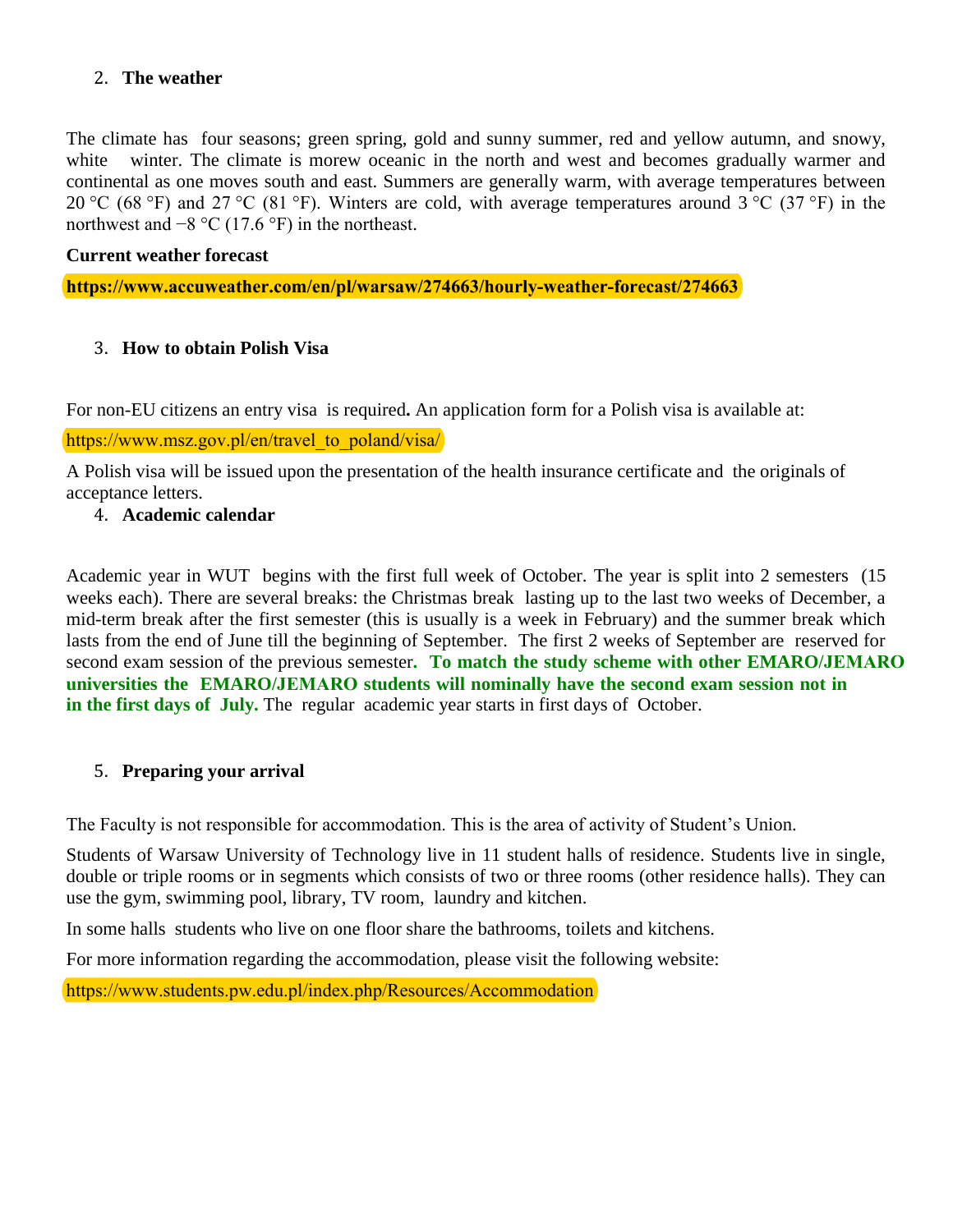### <span id="page-3-0"></span>6. **Foreign Students Office**

Please visit

<span id="page-3-1"></span><http://www.students.pw.edu.pl/index.php?id=70>

7. **On Arrival**

**Person responsible for EMARO/JEMARO on the MEiL faculty: Mrs. Krystyna Różycka Explanation:** 

**Administrative Specialist for Foreign Students Administration Mrs. Krys[tyna Różycka](mailto:krozycka@meil.pw.edu.pl)  krozycka@meil.pw.edu.pl is responsible for your registration at our university, she will follow your study record and other formall matters related to it. The Officer also take a care about posting you the acceptance letter and the letter to Polish Embassy (or consulate). The electronic version of your medical report mu[st be send to Faculty](mailto:krozycka@meil.pw.edu.pl)** krozycka@meil.pw.edu.pl

#### **Pls. bring the original of medical report with you.**

All e-mails must be also cc. (copied) to the WUT chair of EMARO/JEMARO studies – prof. Teresa [Zielinska: teresaz@meil.](mailto:teresaz@meil.pw.edu.pl)pw.edu.pl.

Candidate will be instructed by e-mail about check-in details.

### <span id="page-3-2"></span>8. **Check-in hints:**

#### 1. Accomodation address

should be provided to you by the representative from the Students Union [dormitory@samorzad.pw.edu.pl](mailto:dormitory@samorzad.pw.edu.pl)

and cc to Mrs. Krystyna Różycka [krozycka@meil.pw.edu.pl](mailto:krozycka@meil.pw.edu.pl)

If you are interested in private accommodation please visit our Faculty website to check how you can find a flat in Warsaw:

<https://www.meil.pw.edu.pl/eng/PAE2/Exchange/BA-ERASMUS/Housing>

2. Pick-up service – contact Eurasmus Students Network from Warsaw University of Technology (ESN): <https://www.pw.esn.pl/en/buddy>

- find e-mails to them and ask for assistance for your arrival

### <span id="page-3-3"></span>9. **Your mentors:**

- people from ESN (contact as given above)
- Mrs. Krystyna Różycka [krozycka@meil.pw.edu.pl](mailto:krozycka@meil.pw.edu.pl)

Your Polish language lector: Marta Szpak M.A. (you will meet her in your Polish classes) marta.szpak@pw.edu.pl

### <span id="page-3-4"></span>10. **Documents which you must bring with you:**

- **original of your medical report**
- **original of your**  $1^{st}$  **degree diploma only**  $1^{st}$  **year students**
- **original of your transcript of records from 1st year of EMARO (only 2nd year students)**
- **your birth certificate**
- **4 passport size photographs**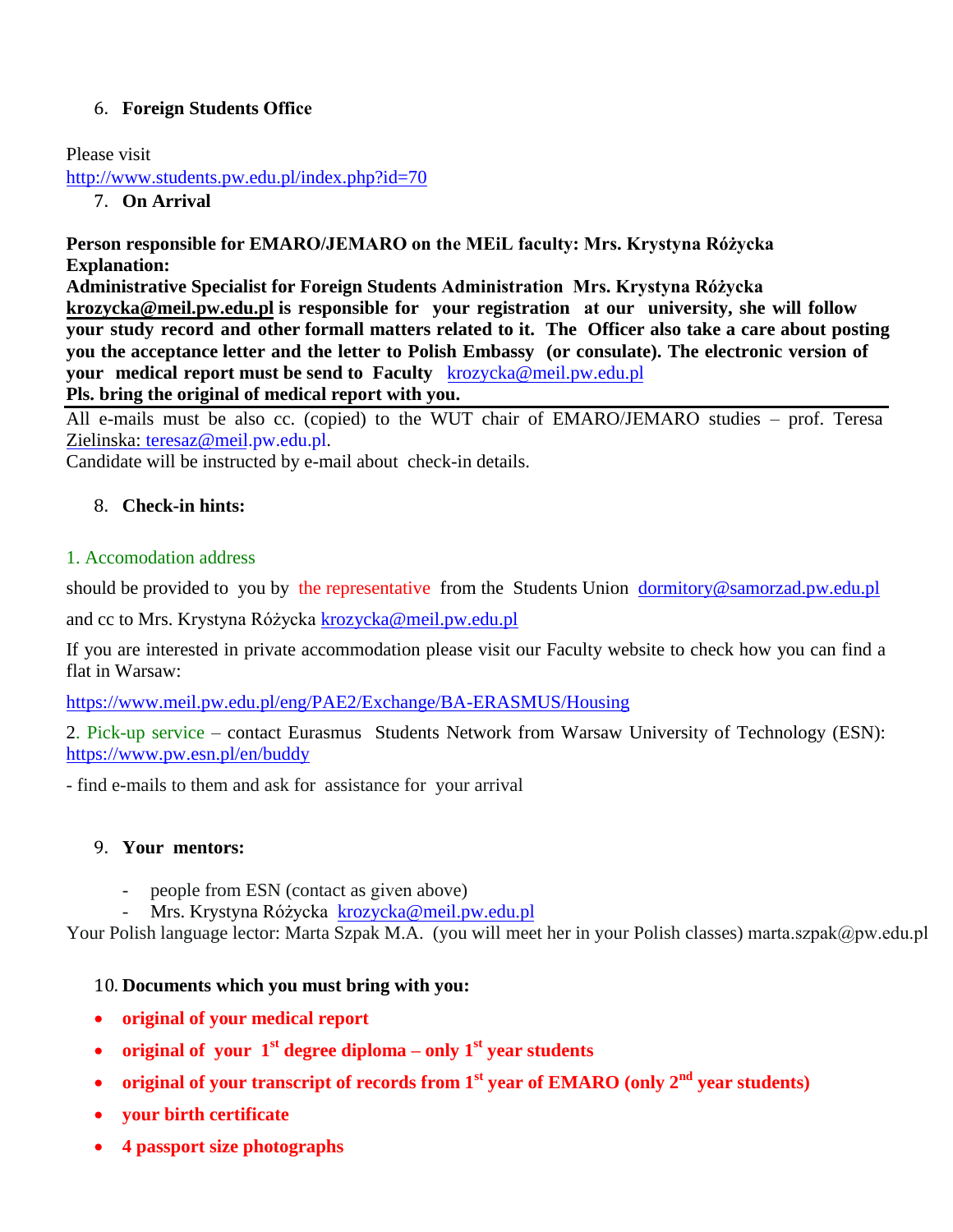The EMARO studies are located in the **Faculty of Power and Aeronautical Engineering** building (addres: ul. Nowowiejska 24, 00-665 Warsaw) – see map of Campus – building no.5. Bellow you have enlarged fragment of the Campus map – red arrow points the entrance to the Faculty building.



11. Campus

<span id="page-4-0"></span>

#### **University Central Campus**

- The Main Buildina: Ĩ.
	- The Rector's Offices
	- The Faculty of Geodesy and Cartography The Faculty of Mathematics
	- and Information Science The Centre for Distance Learning
	- The Foreign Language Centre The Main Library
- $\overline{2}$
- The Faculty of Chemistry  $2a$
- $\overline{3}$ The Faculty of Transport  $\overline{4}$ 
	- The Warsaw University of Technology **Business School**
- 5 The Faculty of Power
- $5<sub>a</sub>$ and Aeronautical Engineering
- 6 The Faculty of Electrical Engineering  $6<sub>a</sub>$
- The Faculty of Physics  $7\overline{ }$
- 8 The Faculty of Environmental Engineering
- 9 The Administration Building The College of Social Science and Administration
- 10 The Central Canteen
- 11 The Faculty of Electronics and Information Technology
- 12 The Faculty of Architecture
- 13 The Faculty of Civil Engineering
- 14 The Student Hostel "Riviera"
- 15 The Physical Education and Sports Centre
- 16 The Health Centre
- 17 The Student Hostel "Mikrus" 18
	- The Faculty of Chemical
	- and Process Engineering
- The Centre for Biotechnology 19 The Student Club "Stodola"
- 20 The Stadium
- 21 The University Hotels
- 

Living costs

The official currency in Poland is Polish Zloty (PLN). One EUR is about 4.40 PLN. Accommodation -150-200 EUR/month (in a hall) Meals - 200-250 EUR/month Books and entertainment - 50EUR/month Public transport - 10 EUR/month Average costs of medical services: - general practice  $-15$  EUR - dentistry  $-25$  EUR

You are not first ERASMUS student in our University. We are experienced to assist you. Europen Students Network (ESN) is very active and will look for you as well.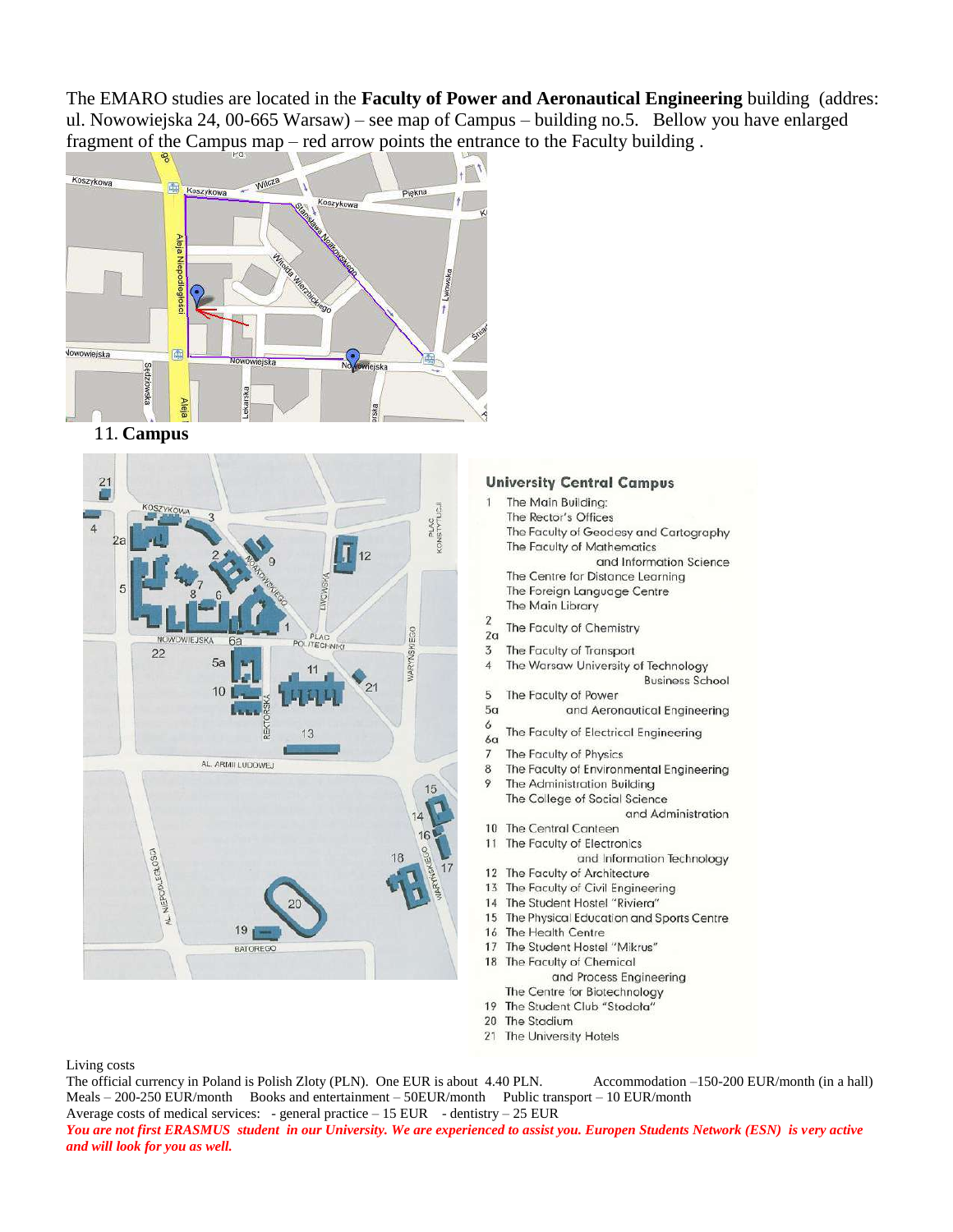#### <span id="page-5-0"></span>12. **Timetable**

<span id="page-5-2"></span><span id="page-5-1"></span> The detailed time table is defined for each academic year separatelly. In general: the winter semester starts by beginning of October, the Christmas hollidays start about 20th December. The winter semester ends by the end of January. The winter exam session plus one week hollidays are lasting till mid of February when the summer semester starts. The Eastern break lasts one week. Summer semester ends in the seconf part of June. The summer exam session lasts till end of June and is is continued in the two first weeks of September (for those who didn'd passed the exams in June).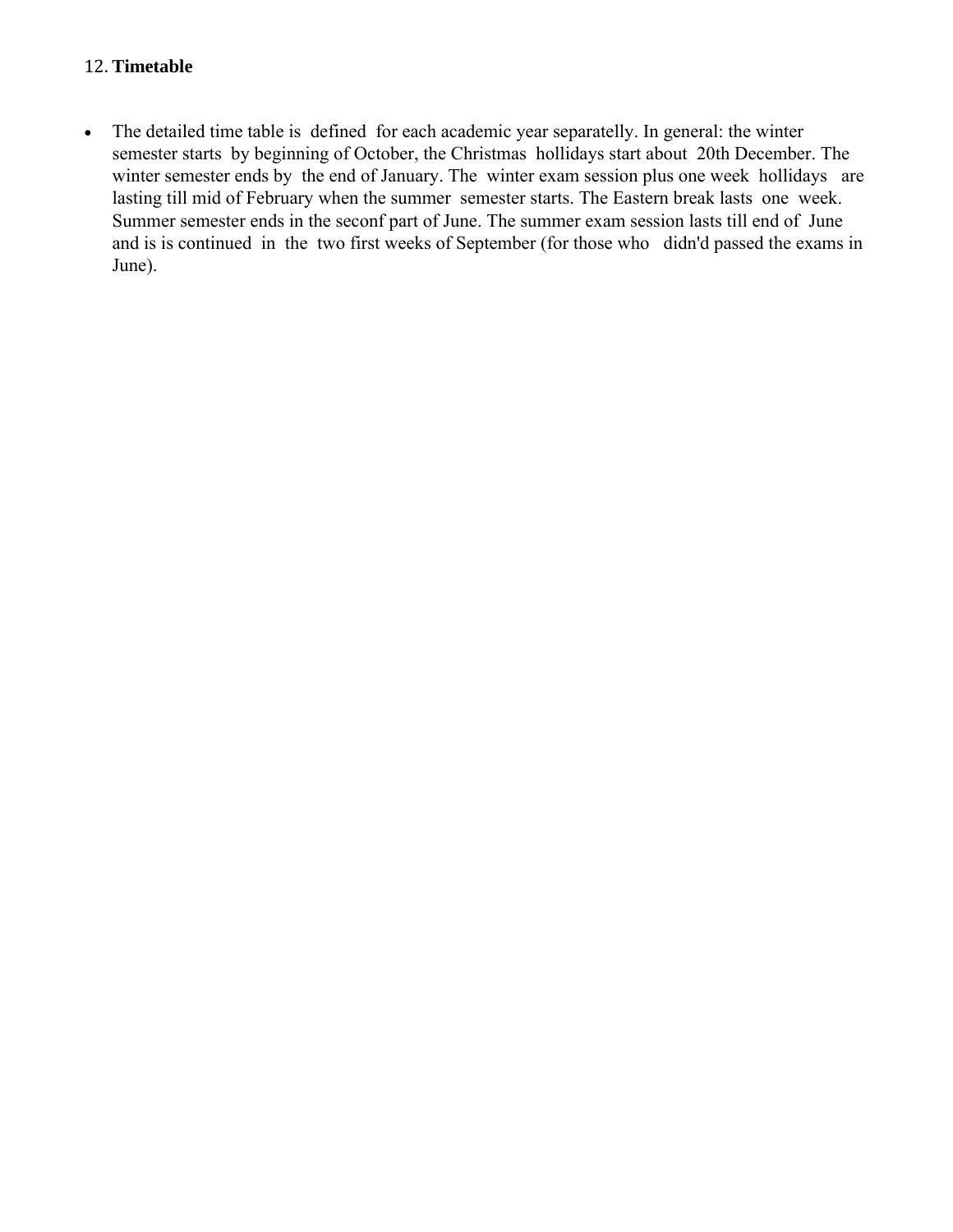#### <span id="page-6-0"></span>13. **Contact persons**



EMARO+, JEMARO Coordinator Professor Teresa Zielińska

teresaz@meil.pw.edu.pl room 228



EMARO+. JEMARO administrator at the deanery Krystyna Ewa Różycka

tel. (22) 234 6145 krozycka@meil.pw.edu.pl

Deanery opening hours: Monday 10.00-12.00 and 14.00-15.00 Tuesday 09.30-12.030 Thursday 12.00-15.00

Friday 10.00-13.00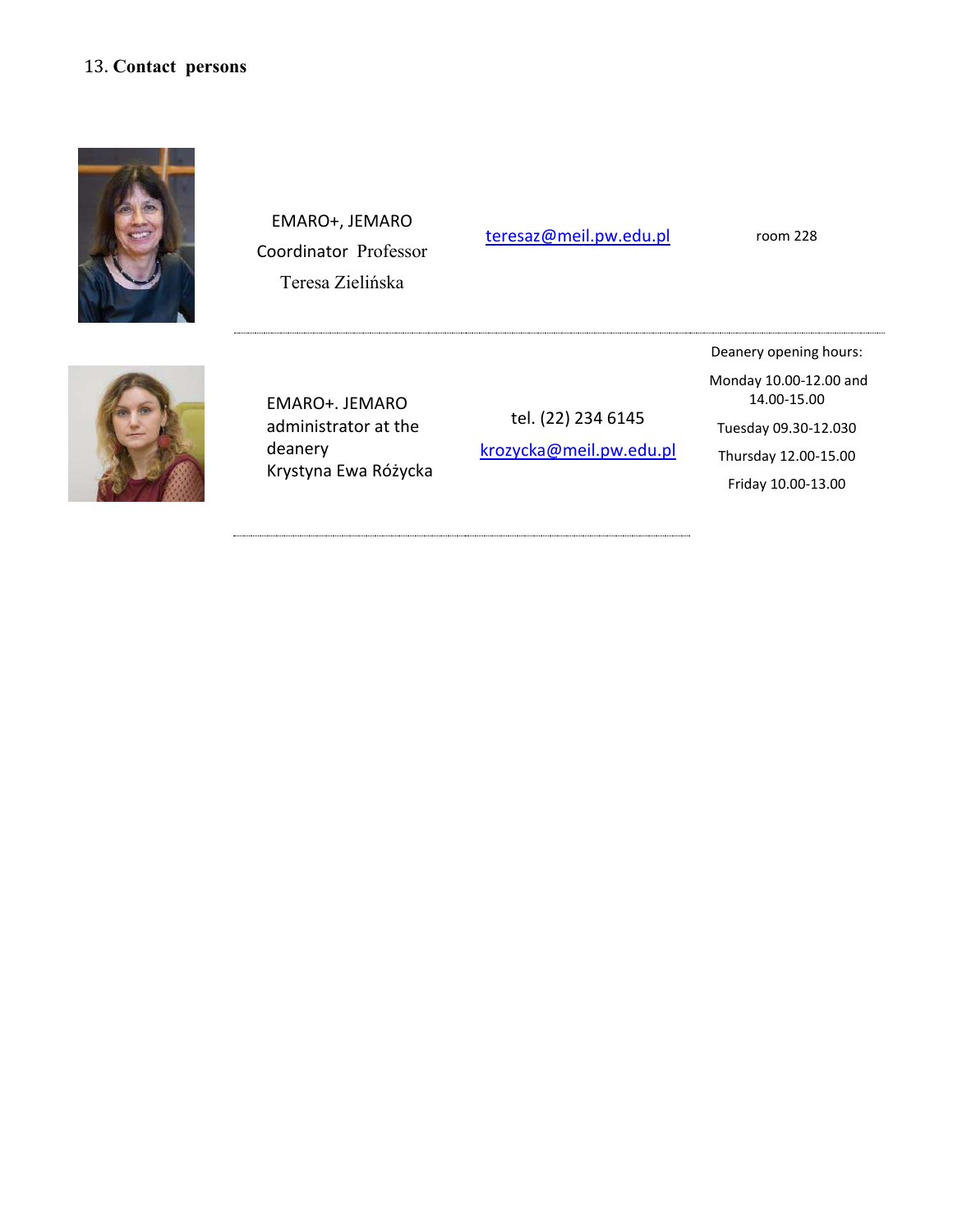### <span id="page-7-0"></span>14. **Basic phrases in Polish**

| Pozdrowienia                                     | Greetings                                        |
|--------------------------------------------------|--------------------------------------------------|
| Dzień                                            | Good day, Good morning (universal greeting)      |
| Witam                                            | Good morning (more official)                     |
| Dobry wieczór                                    | Good evening                                     |
| Dobranoc                                         | Good night                                       |
| Do widzenia                                      | Good bye                                         |
| Do zobaczenia                                    | Good bye (a bit informal)                        |
| Cześć                                            | Hi/Bye (informal)                                |
| Hej                                              | Hi                                               |
| Na razie                                         | See you                                          |
| Smacznego                                        | Bon appetite                                     |
| Na zdrowie                                       | Cheers! To your health!                          |
| Przedstawienie się                               | Introducing                                      |
| Jestem Paweł                                     | I am Paul                                        |
| Jak się masz?                                    | How are you?                                     |
| Jak się macie?                                   | How are you? (more people)                       |
| Jak masz na imię?                                | What is your name?                               |
| Dokąd idziesz?                                   | Where are you going?                             |
| Pan                                              | sir, Mr                                          |
| Pani                                             | Mrs, Miss                                        |
| Państwo                                          | a group of people to whom you refer with respect |
| ja                                               |                                                  |
| ty                                               | you                                              |
| Pan, Pani                                        | you (politely referring to a man /woman)         |
| on, ona, to                                      | he, she, it                                      |
| my                                               | we                                               |
| wy                                               | you (referring to more persons)                  |
| Państwo                                          | you (politely referring to more persons)         |
| oni                                              | they                                             |
| Rozumienie                                       | <b>UNDERSTANDING</b>                             |
| Nie rozumiem.                                    | I do not understand                              |
| Rozumiem tylko trochę.                           | I understand just a bit.                         |
| Słucham?                                         | Pardon?                                          |
| Pan (Pani) mówi za szybko.                       | You speak too quickly.                           |
| Proszę powtórzyć.                                | Repeat, please.                                  |
| Proszę powoli.                                   | Slowly, please.                                  |
| Jeszcze raz.                                     | once more                                        |
| Trochę                                           | a bit                                            |
| , wiesz?                                         | you know?                                        |
| Nie znam polskiego, mówię tylko po<br>angielsku. | I do not know Polish, I can speak only English.  |
| Tak                                              | Yes                                              |
| <b>Nie</b>                                       | <b>No</b>                                        |
| Jeden, dwa, trzy                                 | One, two, three.                                 |
| Co to jest?                                      | What is it?                                      |
| Ile to kosztuje?                                 | How much is it?                                  |
| Dziękuję (bardzo)                                | Thank you (very much)                            |
| Proszę                                           | Please/Here you are                              |
| Przepraszam                                      | Excuse me/Sorry                                  |
|                                                  |                                                  |